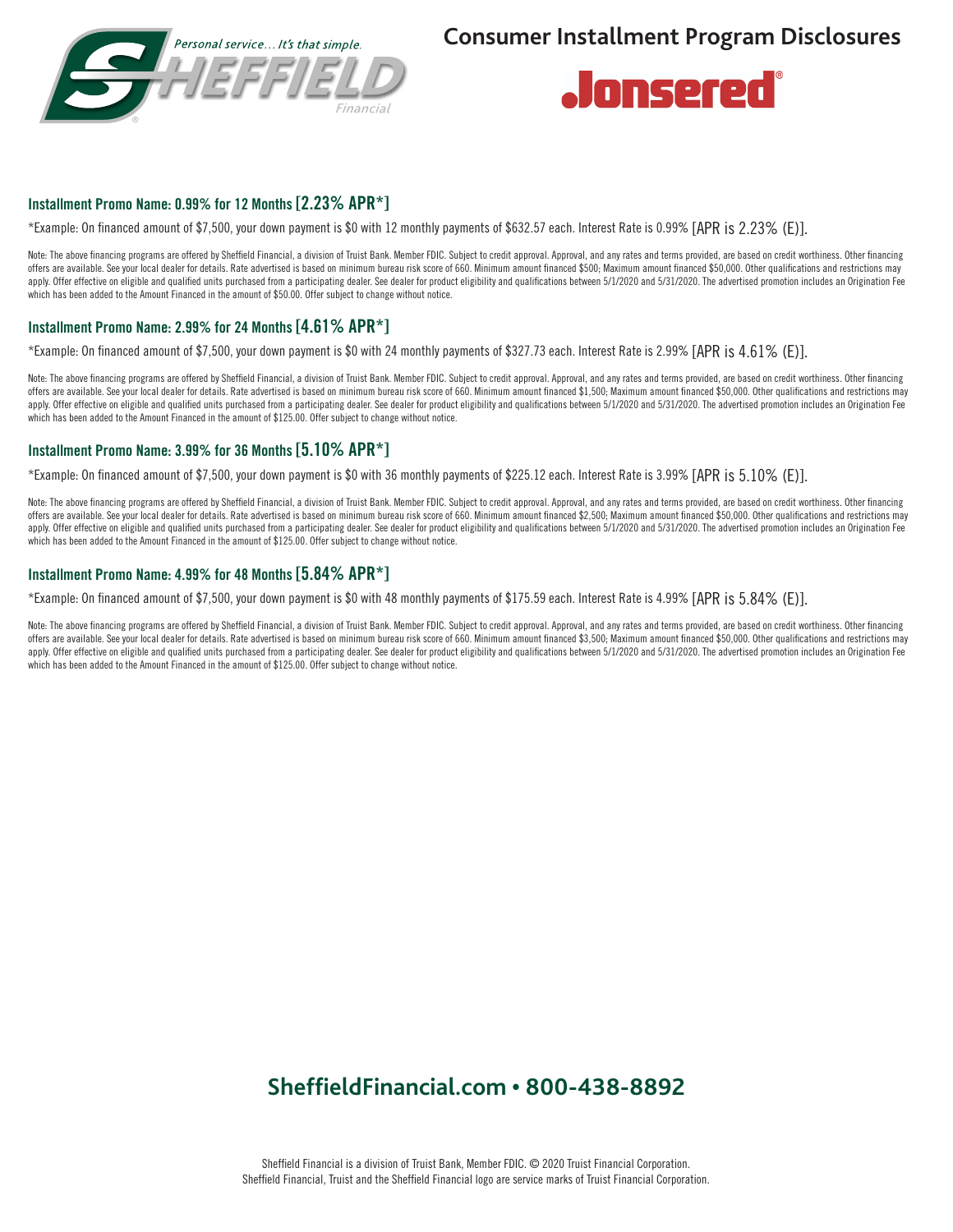



## Installment Promo Name: Mow NOW Pay LATER – No Payment for 120 Days; thereafter, 0% for 24 Months [1.54% APR\*]

\*Example: On a 5/1/2020 financed amount of \$7,500, your down payment is \$0, no payment for 120 days followed by 24 monthly payments of \$318.75 each. Interest rate is 0% [APR is 1.54% (E)].

Note: The above financing programs are offered by Sheffield Financial, a division of Truist Bank. Member FDIC. Subject to credit approval. Approval, and any rates and terms provided, are based on credit worthiness. Other f offers are available. See your local dealer for details. Rate advertised is based on minimum bureau risk score of 700. Minimum amount financed \$1,500; Maximum amount financed \$50,000. Other qualifications and restrictions apply. Offer effective on eligible and qualified units purchased from a participating dealer. See dealer for product eligibility and qualifications between 5/1/2020 and 5/31/2020. The advertised promotion includes an Origi which has been added to the Amount Financed in the amount of \$150.00. Offer subject to change without notice.

#### Installment Promo Name: Mow NOW Pay LATER – Zero Interest for 90 Days, No Payment for 120 Days; thereafter, 1.99% for 24 Months [2.90% APR\*]

\*Example: On a 5/1/2020 financed amount of \$7,500, your down payment is \$0, no interest for 90 days and no payment for 120 days followed by 24 monthly payments of \$324.33 each. Interest rate is 1.99% [APR is 2.90% (E)].

Note: The above financing programs are offered by Sheffield Financial, a division of Truist Bank. Member FDIC. Subject to credit approval. Approval, and any rates and terms provided, are based on credit worthiness. Other f offers are available. See vour local dealer for details. Rate advertised is based on minimum bureau risk score of 700. Minimum amount financed \$1.500: Maximum amount financed \$50.000. Other qualifications and restrictions apply. Offer effective on eligible and qualified units purchased from a participating dealer. See dealer for product eligibility and qualifications between 5/1/2020 and 5/31/2020. The advertised promotion includes an Origi which has been added to the Amount Financed in the amount of \$125.00. Offer subject to change without notice.

#### Installment Promo Name: Mow NOW Pay LATER – Zero Interest for 90 Days, No Payment for 120 Days; thereafter, 2.99% for 36 Months [3.52% APR\*]

\*Example: On a 5/1/2020 financed amount of \$7,500, your down payment is \$0, no interest for 90 days and no payment for 120 days followed by 36 monthly payments of \$221.71 each. Interest rate is 2.99% [APR is 3.52% (E)].

Note: The above financing programs are offered by Sheffield Financial, a division of Truist Bank. Member FDIC. Subject to credit approval. Approval, and any rates and terms provided, are based on credit worthiness. Other f offers are available. See your local dealer for details. Rate advertised is based on minimum bureau risk score of 700. Minimum amount financed \$1,500; Maximum amount financed \$50,000. Other qualifications and restrictions apply. Offer effective on eligible and qualified units purchased from a participating dealer. See dealer for product eligibility and qualifications between 5/1/2020 and 5/31/2020. The advertised promotion includes an Origi which has been added to the Amount Financed in the amount of \$125.00. Offer subject to change without notice.

# Installment Promo Name: Mow NOW Pay LATER – Zero Interest for 90 Days, No Payment for 120 Days; thereafter, 3.99% for 48 Months [4.30% APR\*]

\*Example: On a 5/1/2020 financed amount of \$7,500, your down payment is \$0, no interest for 90 days and no payment for 120 days followed by 48 monthly payments of \$172.13 each. Interest rate is 3.99% [APR is 4.30% (E)].

Note: The above financing programs are offered by Sheffield Financial, a division of Truist Bank. Member FDIC. Subject to credit approval. Approval, and any rates and terms provided, are based on credit worthiness. Other f offers are available. See your local dealer for details. Rate advertised is based on minimum bureau risk score of 700. Minimum amount financed \$1,500; Maximum amount financed \$50,000. Other qualifications and restrictions apply. Offer effective on eligible and qualified units purchased from a participating dealer. See dealer for product eligibility and qualifications between 5/1/2020 and 5/31/2020. The advertised promotion includes an Origi which has been added to the Amount Financed in the amount of \$125.00. Offer subject to change without notice.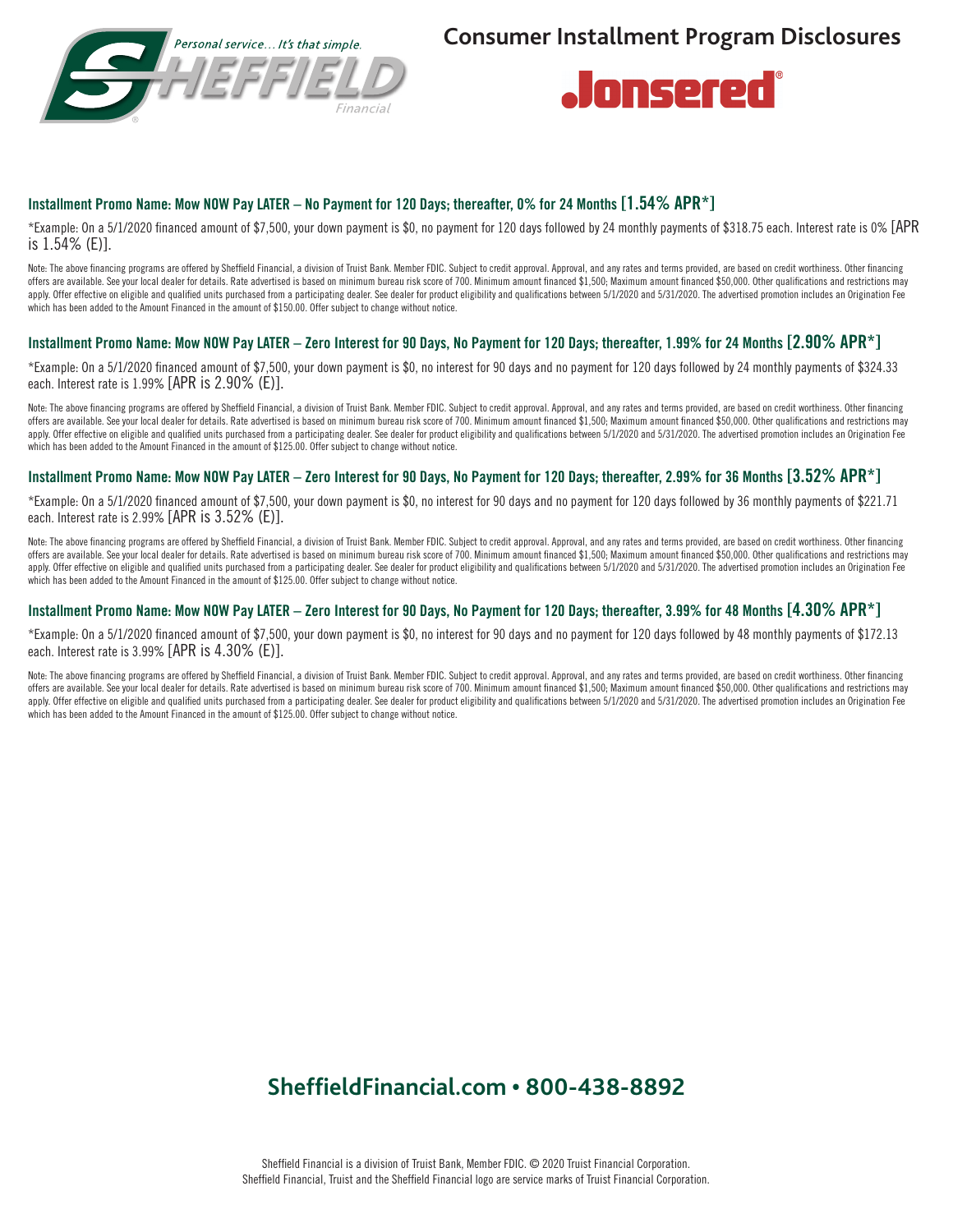



# Installment Promo Name: 0% for 12 Months [1.23% APR\*]

\*Example: On financed amount of \$7,500, your down payment is \$0 with 12 monthly payments of \$629.17 each. Interest Rate is 0% [APR is 1.23% (E)].

Note: The above financing programs are offered by Sheffield Financial, a division of Truist Bank. Member FDIC. Subject to credit approval. Approval, and any rates and terms provided, are based on credit worthiness. Other f offers are available. See your local dealer for details. Rate advertised is based on minimum bureau risk score of 660. Minimum amount financed \$500; Maximum amount financed \$50,000. Other qualifications and restrictions may apply. Offer effective on eligible and qualified units purchased from a participating dealer. See dealer for product eligibility and qualifications between 5/1/2020 and 5/31/2020. The advertised promotion includes an Origi which has been added to the Amount Financed in the amount of \$50.00. Offer subject to change without notice.

# Installment Promo Name: 0% for 24 Months [1.59% APR\*]

\*Example: On financed amount of \$7,500, your down payment is \$0 with 12 monthly payments of \$317.71 each. Interest Rate is 0% [APR is 1.59% (E)].

Note: The above financing programs are offered by Sheffield Financial, a division of Truist Bank. Member FDIC. Subject to credit approval. Approval, and any rates and terms provided, are based on credit worthiness. Other f offers are available. See your local dealer for details. Rate advertised is based on minimum bureau risk score of 660. Minimum amount financed \$1,000, Maximum amount financed \$50,000. Other qualifications and restrictions apply. Offer effective on eligible and qualified units purchased from a participating dealer. See dealer for product eligibility and qualifications between 5/1/2020 and 5/31/2020. The advertised promotion includes an Origi which has been added to the Amount Financed in the amount of \$125.00. Offer subject to change without notice.

## Installment Promo Name: 0% for 36 Months [1.08% APR\*]

\*Example: On financed amount of \$7,500, your down payment is \$0 with 36 monthly payments of \$211.81 each. Interest Rate is 0% [APR is 1.08% (E)].

Note: The above financing programs are offered by Sheffield Financial, a division of Truist Bank. Member FDIC. Subject to credit approval. Approval, and any rates and terms provided, are based on credit worthiness. Other f offers are available. See your local dealer for details. Rate advertised is based on minimum bureau risk score of 660. Minimum amount financed \$1,500; Maximum amount financed \$50,000. Other qualifications and restrictions apply. Offer effective on eligible and qualified units purchased from a participating dealer. See dealer for product eligibility and qualifications between 5/1/2020 and 5/31/2020. The advertised promotion includes an Origi which has been added to the Amount Financed in the amount of \$125.00. Offer subject to change without notice.

### Installment Promo Name: 0% for 42 Months [0.93% APR\*]

\*Example: On financed amount of \$7,500, your Down Payment is \$0 with 42 monthly payments of \$181.55 each. Interest Rate is 0% [APR is 0.93% (E)].

Note: The above financing programs are offered by Sheffield Financial, a division of Truist Bank. Member FDIC. Subject to credit approval. Approval, and any rates and terms provided, are based on credit worthiness. Other f offers are available. See your local dealer for details. Rate advertised is based on minimum bureau risk score of 700. Minimum amount financed \$2,000; Maximum amount financed \$50,000. Other qualifications and restrictions apply. Offer effective on eligible and qualified units purchased from a participating dealer. See dealer for product eligibility and qualifications between 5/1/2020 and 5/31/2020. The advertised promotion includes an Origi which has been added to the Amount Financed in the amount of \$125.00. Offer subject to change without notice.

## Installment Promo Name: 0% for 48 Months [0.81% APR\*]

\*Example: On financed amount of \$7,500, your down payment is \$0 with 48 monthly payments of \$158.86 each. Interest Rate is 0% [APR is 0.81% (E)].

Note: The above financing programs are offered by Sheffield Financial, a division of Truist Bank. Member FDIC. Subject to credit approval. Approval, and any rates and terms provided, are based on credit worthiness. Other f offers are available. See your local dealer for details. Rate advertised is based on minimum bureau risk score of 700. Minimum amount financed \$3,000; Maximum amount financed \$50,000. Other qualifications and restrictions apply. Offer effective on eligible and qualified units purchased from a participating dealer. See dealer for product eligibility and qualifications between 5/1/2020 and 5/31/2020. The advertised promotion includes an Origi which has been added to the Amount Financed in the amount of \$125.00. Offer subject to change without notice.

### Installment Promo Name: 1.99% for 48 Months [2.81% APR\*]

\*Example: On financed amount of \$7,500, your down payment is \$0 with 48 monthly payments of \$165.39 each. Interest Rate is 1.99% [APR is 2.81% (E)].

Note: The above financing programs are offered by Sheffield Financial, a division of Truist Bank. Member FDIC. Subject to credit approval. Approval, and any rates and terms provided, are based on credit worthiness. Other f offers are available. See your local dealer for details. Rate advertised is based on minimum bureau risk score of 660. Minimum amount financed \$1,500; Maximum amount financed \$50,000. Other qualifications and restrictions apply. Offer effective on eligible and qualified units purchased from a participating dealer. See dealer for product eligibility and qualifications between 5/1/2020 and 5/31/2020. The advertised promotion includes an Origi which has been added to the Amount Financed in the amount of \$125.00. Offer subject to change without notice.